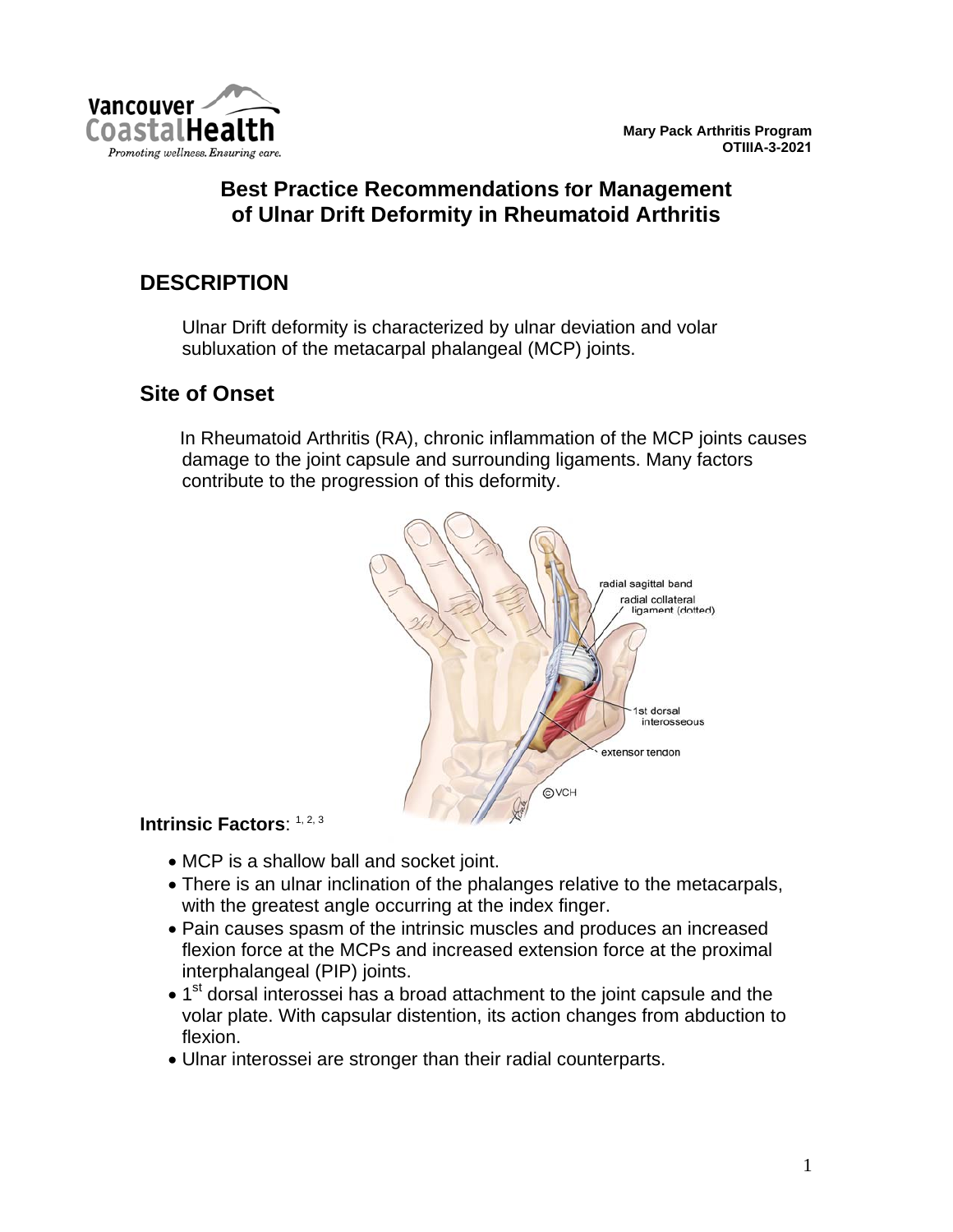### **Extrinsic Factors**: 1, 2, 3

- Stretched collateral ligaments and joint capsular distention allows bowstringing of flexor digitorum profundus (FDP) & flexor digitorum superficialis (FDS) promoting palmar subluxation.
- Thumb opposition produces a strong ulnar force against index finger.
- Flexor tendons pull in an ulnar direction at MCP joint.
- Radial deviation of wrist secondary to chronic wrist synovitis, creates an ulnar deviating force at the MCP joints.
- The weakened extensor mechanism at the MCP joints allows the extensor communis (EC) tendons to slip ulnarly and change their action to ulnar deviation and flexion.

### Signs of Deformity<sup>1,2</sup>

#### **Early Signs**:

- Weakness of  $1<sup>st</sup>$  dorsal interossei
- Laxity of radial collateral ligaments
- Tightness of intrinsic muscles
- Ulnar displacement of flexor tendons, especially index and long fingers
- Ulnar deviation of fingers when MCP joints are held in extension

#### **Later Signs**:

- Volar subluxation of phalanges
- Lack of full active MCP joint extension, leading to flexion contracture
- Ulnar "slip" of extensor tendons
- Tightness of hypothenar muscles
- Radial deviation of the wrist
- Dislocation of extensor carpi ulnaris (ECU) tendon
- Inability of thumb to oppose index finger

## **ASSESSMENT**

### **Inflammation** 4, 5

### **Wrist Joint**

- Feel for heat using dorsum of hand over joint.
- Observe for swelling\* around joint.
- Palpate for joint effusion\* by placing thumbs over the radiocarpal and midcarpal joints and apply pressure alternately, feeling for fluid fluctuation.
- If negative, palpate for tenderness by applying pressure over joint line of the radiocarpal and distal radioulnar joints.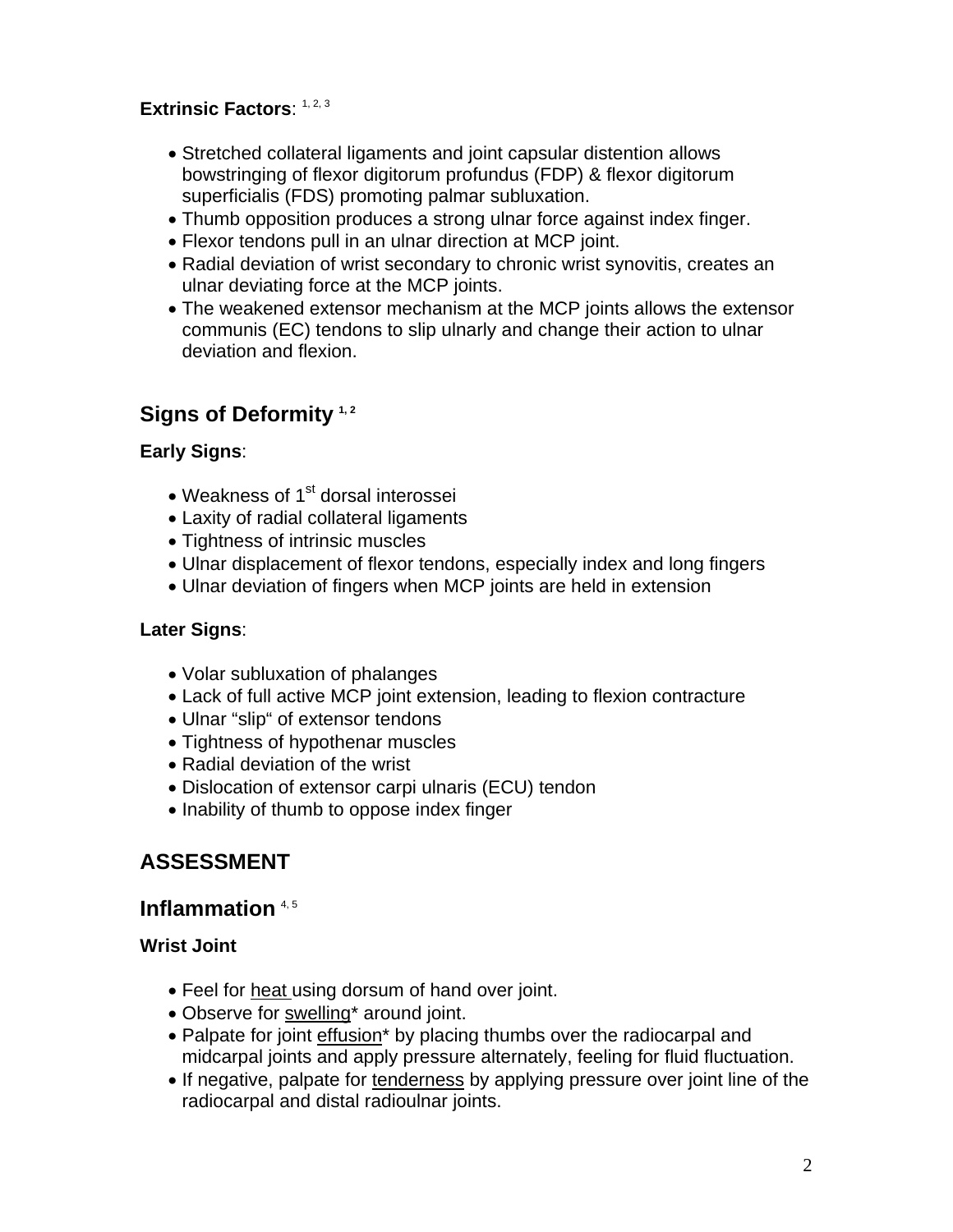• If negative, check for stress pain by applying overpressure at end of range in extension and ask if tender. If negative, stress in flexion.

#### **MCP Joint**

- Feel for heat using dorsum of hand over joint.
- Observe for swelling\* around joint.
- Palpate for effusion<sup>\*</sup>. While supporting MCP joint in 45<sup>o</sup> of flexion, place thumbs on either side of joint and alternately apply medial & lateral pressure. Feel for fluid fluctuation.
- If negative, palpate for tenderness by applying medial and lateral pressure to the joint line.
- If negative, check for stress pain by applying overpressure at end of range in extension, while supporting the proximal phalange**.**

\*An **effusion** is an accumulation of synovial fluid within the joint capsule, while **swelling** refers to the build up of fluid both within the joint and in the soft tissue surrounding it.

### **Range of Motion**

#### **Wrist Joint**

- Flexion / Extension: Place goniometer on dorsum of wrist to measure wrist flexion and on palm for wrist extension. If joint is swollen or subluxed, place goniometer along ulnar border of forearm and  $5<sup>th</sup>$  finger, with axis just distal to the ulnar head. $6$
- Radial / Ulnar Deviation: Place goniometer on dorsum of forearm and hand with distal arm of goniometer lined up with long finger and axis at the intercarpal joint. Note if palmar subluxation is present. $6, 7$

#### **MCPJoints**

- Flexion / Extension: Place goniometer on dorsal surface of joint. If joint is swollen or deformed, place it on lateral aspect of index and medial aspect of little finger.
- Abduction / Adduction: If range is reduced, trace hand with fingers abducted and adducted. Use a ruler to measure the distance from fingertip to fingertip.<sup>6,7</sup> Note if palmar subluxation is present.

Ulnar Deviation: Place axis of goniometer dorsally on MCP joint, stationary arm over the metacarpal and movable arm parallel to the proximal phalange,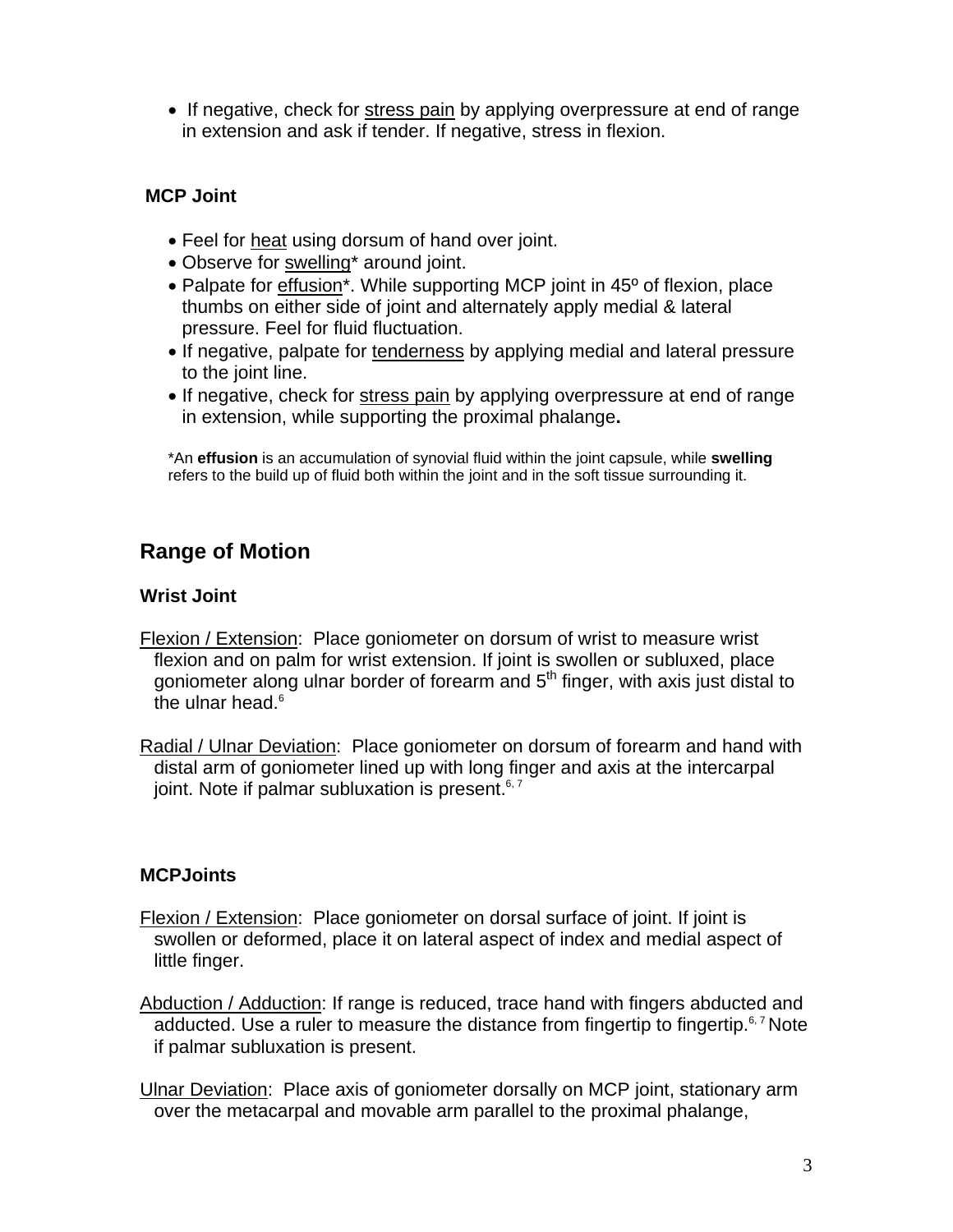measure degree of deformity. Ask patient to actively correct alignment and remeasure. Check if MCP joints can be passively realigned to neutral. Alternately, trace or photograph the hand in "palm-down" position. $6.7$ 

### **Joint and Ligament Tests**

#### **Wrist Joint**

 Instability of the Distal Radioulnar Joint (DRUJ) - Ballottement Test or Piano Key Test: Stabilize the distal end of the radius using a lateral pinch grip, with the opposite hand move the ulnar head in a dorsal / volar plane. Excessive motion indicates instability of the DRUJ. Note: Normal degree of laxity is highly variable therefore compare to opposite side.<sup>40</sup>

 Carpal Subluxation: To determine carpal instability when the carpus appears subluxed, apply a dorsally directed pressure to the pisiform and observe if the carpus moves into normal alignment. If the carpus subluxes when the pressure is removed, instability is present. If carpus cannot be realigned the deformity is fixed.9 Note: Record presence of carpal collapse, "dinner fork" deformity, radial deviation of wrist or prominent ulnar styloid.

#### **MCP Joints**

 Collateral Ligament: MCP joint must be flexed to 90° to ensure the collateral ligament is taut. Grasp the proximal phalange and gently apply pressure to radial side and then to the ulnar side of phalange. If normal, no movement occurs. $1, 10$ 

 Volar Subluxation: With MCP joint in neutral, palpate along dorsal surface of proximal phalange from distal to proximal. If subluxation is present there will be a palpable "step" at MCP joint line.

## **Special Tests**

Test for Rupture of ECU: Place wrist in extension and slight ulnar deviation. Apply pressure in the direction of flexion and radial deviation. If normal, patient is able to resist movement.

- Test for Subluxation of EC: Support wrist in neutral, position MCP joint in flexion and ask patient to actively extend finger against resistance. Repeat test for each finger and observe the extensor tendon for ulnar subluxation.<sup>30</sup>
- Test for Extensor Lag of EC: Support wrist in neutral and ask patient to actively extend MCP joints with the IP joints flexed. MCP joint extension to neutral (0°) should occur.<sup>13</sup>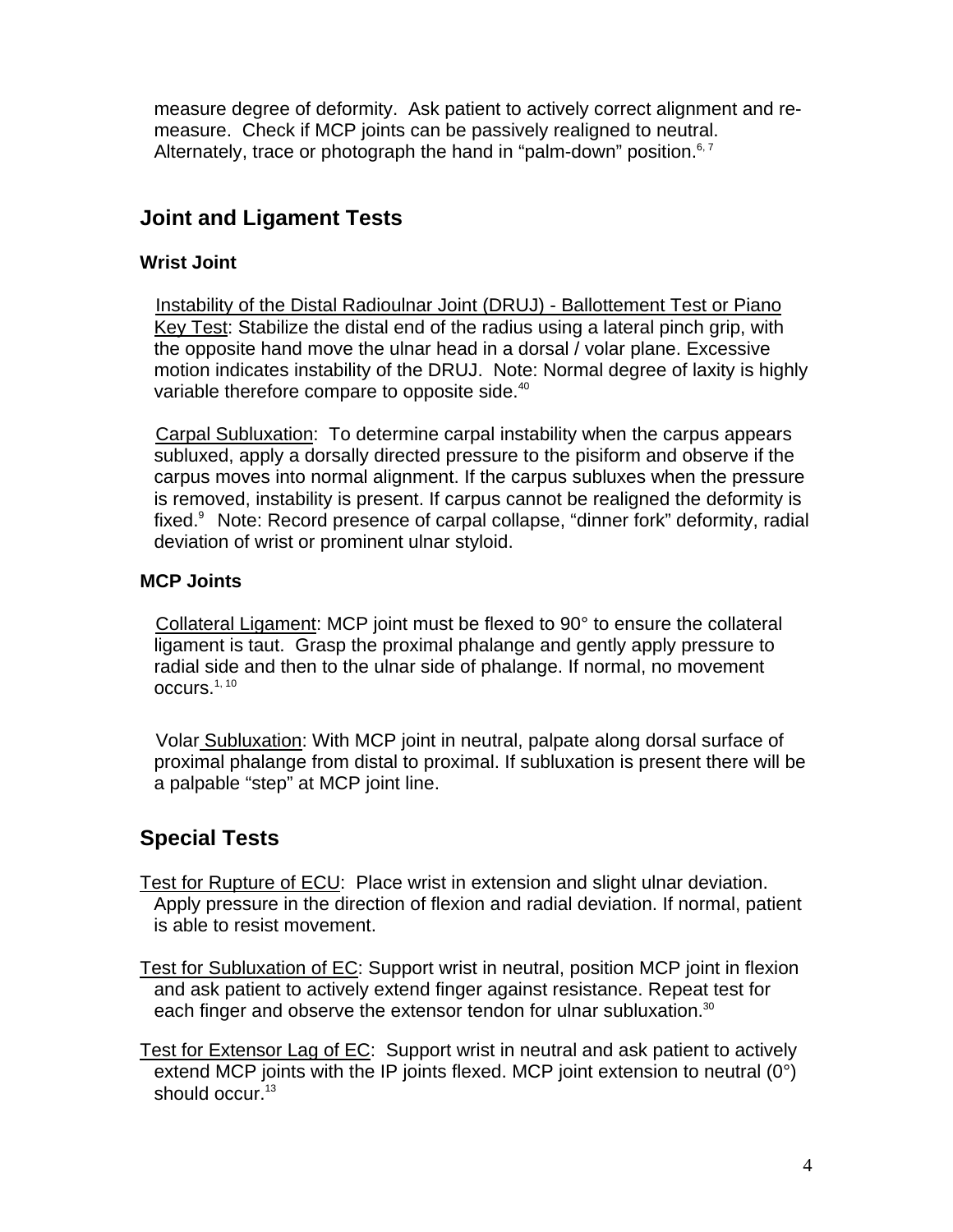- Test for Intrinsic Tightness and PIP Capsular Tightness (Bunnel-Littler): Hold MCP joint in maximum extension and passively flex PIP joint, stretching the intrinsics. Next, place MCP joint in flexion (relaxing the intrinsics), passively flex the PIP joint and note the difference in PIP joint range. If range increases when the MCP jont is flexed, the intrinsics are tight. If PIP joint cannot be fully flexed limitation is likely due to PIP joint capsular tightness. Repeat test for each finger. Test is not valid if MCP joint is subluxed or a fixed Swan Neck deformity (SND) exists.<sup>11</sup>
- Test for Tightness of Ulnar & Radial Intrinsics: Hold MCP joint in maximum extension and slight radial deviation. Passively flex PIP joint, noting PIP joint flexion range. Next place MCP joint in full flexion and slight radial deviation, passively flex the PIP joint. If PIP joint flexion increases with MCP joint flexion, the ulnar intrinsics are tight. For radial intrinsic tightness, repeat test with MCP joint in slight ulnar deviation. Test is not valid if MCP joint is subluxed or fixed SND exists.
- Test for Lumbrical Tightness: Ask the patient to make a composite (full fist). If there is paradoxical DIPJ extension with full MCPJ flexion, this is considered a positive test for lumbrical tightness.<sup>19</sup>
- Test for  $1<sup>st</sup>$  Dorsal Interossei: With palm flat on table, ask patient to actively abduct index finger while applying resistance to the radial side of the proximal phalange.<sup>39</sup>
- Test for Flexor Tendon Subluxation: While palpating FDP on flexor aspect of palm or on the ulnar surface of the proximal phalange, ask the patient to flex the finger against resistance. Feel for ulnar displacement of tendon.<sup>2</sup>
- Test for Ulnar Fovea Sign: Elbow in ~90<sup>0</sup> –110<sup>0</sup> flexion, forearm & wrist in neutral rotation. Examiner presses thumb into the ulnar fovea ('soft spot' between the ulnar styloid process and FCU tendon). Test is considered positive for ulnar foveal disruption or ulnar triquetral ligament injury when tenderness replicates the patient's pain in terms of character and location.<sup>35</sup>

### **Hand Function**

- Fist: Ask patient to make a fist. If impaired, measure distance from fingertips to proximal palmar crease, $12$  or record % of full fist.
- Tuck: Measure distance from fingertips to palmar digital crease, at base of fingers, $13$  or record % of full tuck.
- Pinch Strength: Use a pinch gauge to measure strength of "tripod" pinch. The patient should be comfortably seated. Position shoulder in adduction and neutral rotation, elbow at 90° flexion, forearm in mid-rotation and wrist in 15° - 30° extension. Repeat 3 times and average scores.14, 15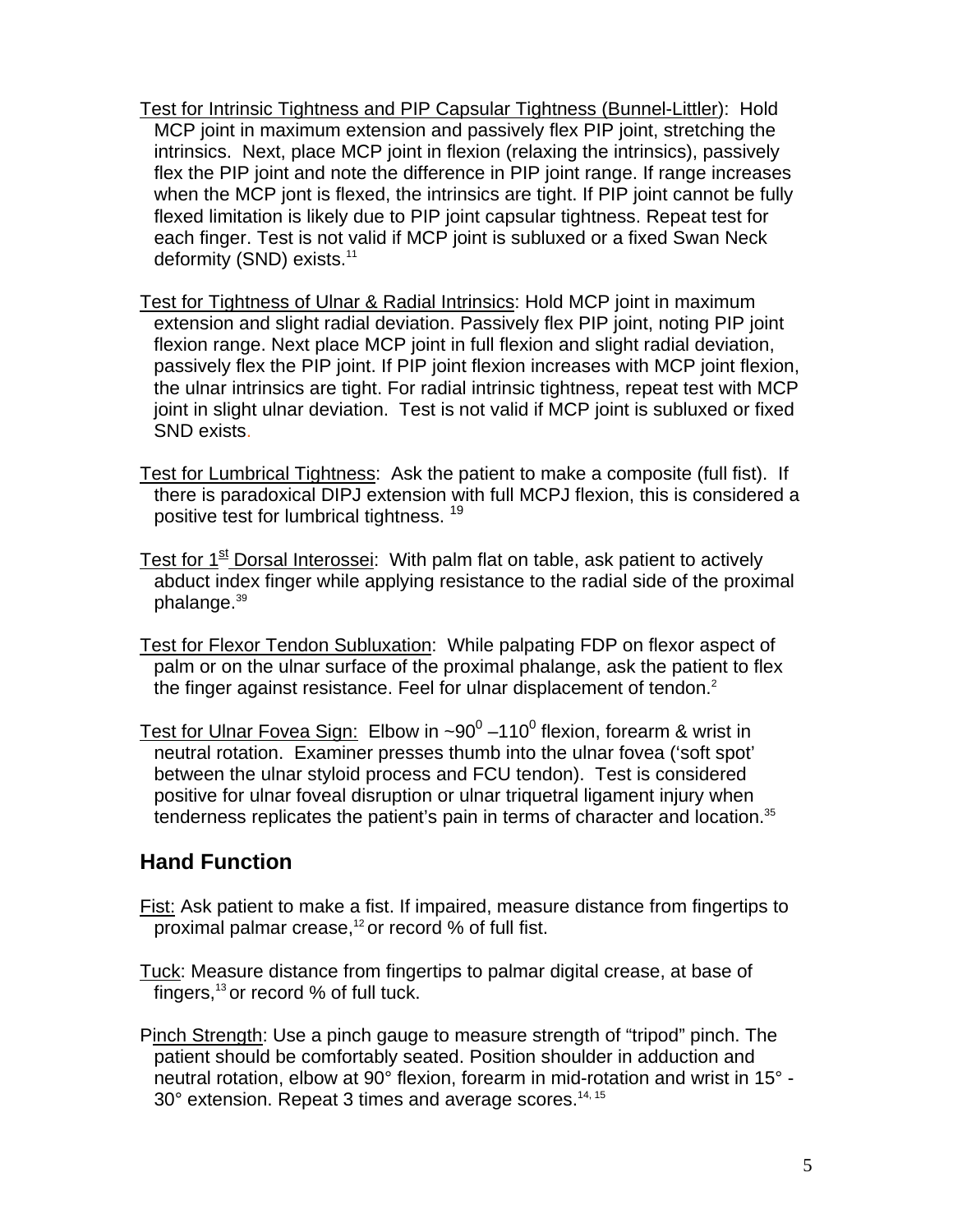- Grip Strength: An adapted sphygmomanometer is easier to use, though less reliable than JAMAR, for the hand with arthritis.<sup>14, 15</sup> A Vigorimeter can also be used. The test position is the same as above. Repeat 3 times and average scores. $14,15$
- Opposition: Ask patient to make a circle, using tip of thumb to each fingertip. Note shape of circle (round or oval). If unable to reach fingertip, note location on finger where patient can oppose, or use a ruler to measure the distance from fingertip to tip of thumb.<sup>12</sup>
- Dexterity: Ask patient if they have difficulties writing, doing up buttons or small fasteners, and picking up coins from a table and holding them in palm. Standardized tests are available in Dexterity section of the MPAP Arthritis Hand Function Test (AHFT)<sup>16</sup> or Section II of the Michigan Hand Outcomes Questionnaire.<sup>29</sup>
- Hand Span: Ask patient to open hand (fully extend and abduct fingers and thumb). To document place palm down on table, trace or photograph hand.

### **TREATMENT**

### **Modalities**

- $\bullet$  Ice to decrease swelling and pain  $31$
- Contrast baths to decrease swelling
- Moist heat applied with hand positioned at end of available range to increase stretch <sup>31</sup>
- Laser to decrease pain  $17, 32$
- Ultrasound in water to decrease joint tenderness  $17,32$
- Transcutaneous Nerve Stimulation (TNS) to decrease pain <sup>17,32</sup>
- Wax followed by hand exercises  $17,32$

### **Exercise**

- Acute inflammation of joint can cause reduced tensile strength of tissue, therefore, stretching exercises should be avoided while joint is inflamed due to risk of overstretching and tearing tissue.  $33, 34$
- Active and passive ROM for MCP, PIP, DIP joints. <sup>18</sup>
- Intrinsic Stretches: Lumbricals: To actively stretch the lumbricals, ask patient to actively flex DIP and PIP joints with MCP joints in extension.<sup>19</sup> Hold stretch for 10 –30 seconds  $\sim 2-5$  minutes<sup>41</sup>,  $3-4$  reps, 2 – 3 times per week or daily if possible <sup>33</sup> Interossei: To passively stretch the interossei, hold the MCP in hyperextension and passively flex the PIP joint as much as possible.<sup>19</sup> Hold stretch for 10–30 seconds  $\sim$  2–5 minutes  $^{41}$ , 3 – 4 reps,  $2 - 3$  times per week or daily if possible  $33$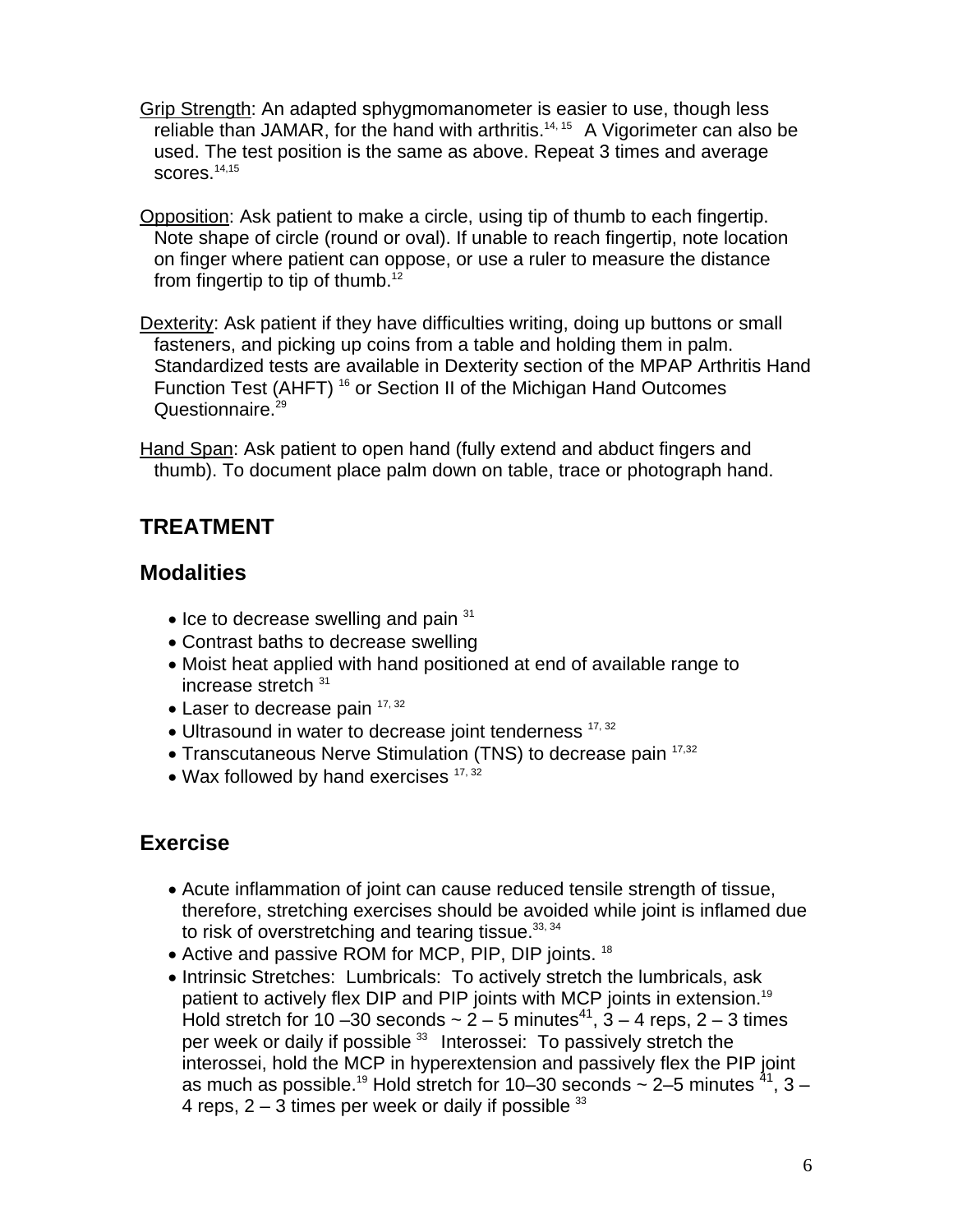- Isometric strengthening of radial intrinsics: With palm flat on table, place a pencil on the radial side of each finger and resist movement of finger radially. Hold for 6 seconds, 5 –10 reps, at least once per day.
- Radial "finger walking": With palm flat on table, extend thumb and then actively move fingers towards the thumb.<sup>18</sup>
- Tendon Gliding: Start with fingers straight. (1) Flex the MCP joints keeping PIP & DIP joints straight, to form a "tabletop". Return to start position. (2) Flex PIP & DIP joints, keeping MCP joints straight to form a" tuck". Return to start position. (3) Flex PIP & MCP joints while keeping DIP joints straight, to form a "straight fist". (4) Flex MCP, PIP, & DIP joints to form a full "fist.<sup>21</sup>

# **Splinting**

### **Hand Resting Splint**

- Purpose: To reduce pain by providing local rest and support to the wrist, the MCP and the IP joints; to reduce subluxation at the wrist; to position the MCP joints in neutral radial-ulnar alignment and to reduce MCP joint subluxation by supporting the proximal phalanges.  $22, 23, 24, 36$  (see OTIIA-7)
- Indications: Pain at night, MCP joint inflammation, tendinopathy, risk of tendon rupture. Splints are useful for patients who sleep with hands flexed or have soft tissue contracture due progressive deformity.<sup>1,14, 22, 23, 24,37</sup>
- Description: It is a lightweight, thermoplastic, palmar-based splint that supports proximal 2/3 of foreman, wrist and hand. Wrist is positioned in 10 - 15° extension & 5 -10°ulnar deviation, forearm in ¾ prone, MCP joints in15 -20° flexion & neutral alignment, PIP & DIP joints in slight flexion. With MCP joint subluxation, support the palmar arch to avoid tilting the base of proximal phalanges into head of the metacarpals as this may increase pain and bony absorption of metacarpal heads. Appropriate strapping and finger dividers are required to preserve the corrected position of wrist and hand in the splint.<sup>14, 22, 25,</sup>
- Wearing Regime: Resting splints should be worn at night and during daytime rest periods when hands are painful and inflamed. Start by wearing splint for 30 minutes, check skin for redness, then increase wearing time as tolerated. (see OTIID-2)
- Precautions: It is difficult to wear splints on both hands, therefore they are often worn alternatively. Frequent night toileting may interfere with splint use. Warm water soaks and daily ROM exercises should be recommended to prevent joint stiffness.<sup>22</sup> Monitor proximal joints as weight of splint can aggravate shoulder and elbow. Use of a supporting pillow under arm is encouraged.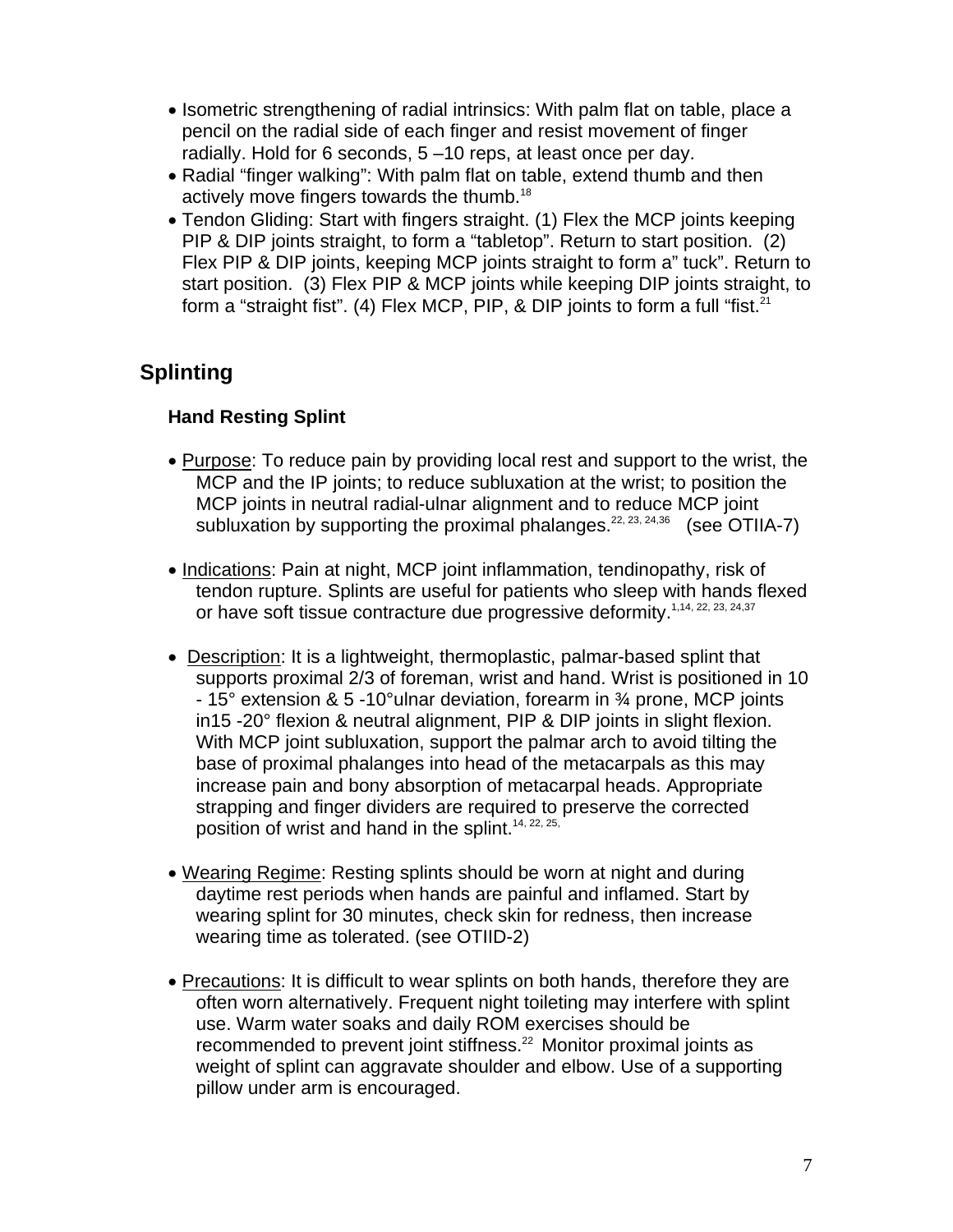#### **MPAP MCP Protection Splint 26**

- Purpose: To provide support and improve alignment of MCP joints during periods of activity and rest. (see OTIIA-9)
- Indications: Pain, MCP joint inflammation, MCP joint instability, MCP joint subluxation, flexor tendinopathy, intrinsic muscle tightness, ulnar drift, decreased hand function (pinch & grasp).<sup>1, 24, 26, 27,38</sup>
- Description: It is a volar thermoplastic splint that supports the MCP joints. MCP joints are positioned in 30° of flexion & neutral alignment. Finger dividers extend high enough to maintain neutral alignment during hand activity and are thin enough to prevent finger abduction The ulnar border extends to PIP joint of fifth finger to control ulnar deviation. This splint can be fabricated with a thumb opening for better stability. (see OTIIA-8)
- Wearing Regime: MCP splints are worn during activities that cause pain and stress to MCP joints. With advanced ulnar drift, it can reposition the fingers in neutral to facilitate pinch and grasp. It may also be worn as a nighttime "resting splint" during periods of inflammation. Patients should be motivated to use this splint. (see OTIID-6)
- Precautions: Daily ROM exercises are recommended. The splint should not limit PIP joint flexion, thumb flexion & adduction or wrist flexion. Watch for pressure areas on ulnar border of proximal phalanges against dividers.
- Contraindications: It may aggravate PIP joint inflammation. If PIP joint flexion is limited splint can impair hand function.

### **Other MCP Splint Options 1**

- Volar Bar with Anti-deviation Straps (custom): A rarely used splint, it is useful for mild, correctible deformity without MCP joint inflammation. Avoid pressure on radial border of second metacarpal and splaying of fingers due to splint bulk. Patients may find strapping complicated.
- Anatech Soft Anti-ulnar Deviation Splint (commercial): It is a neoprene hand- based, wrap-style splint. Although rarely used, it may be useful for mild, correctible deformity, sometimes used as a night splint. Patient may be allergic to material. (see OTIID-7a&b)
- Rehband Wrist & Ulnar Deviation Splint (commercial): It is a lycra wrist splint, extended to include MCP joints. It can be worn during day or at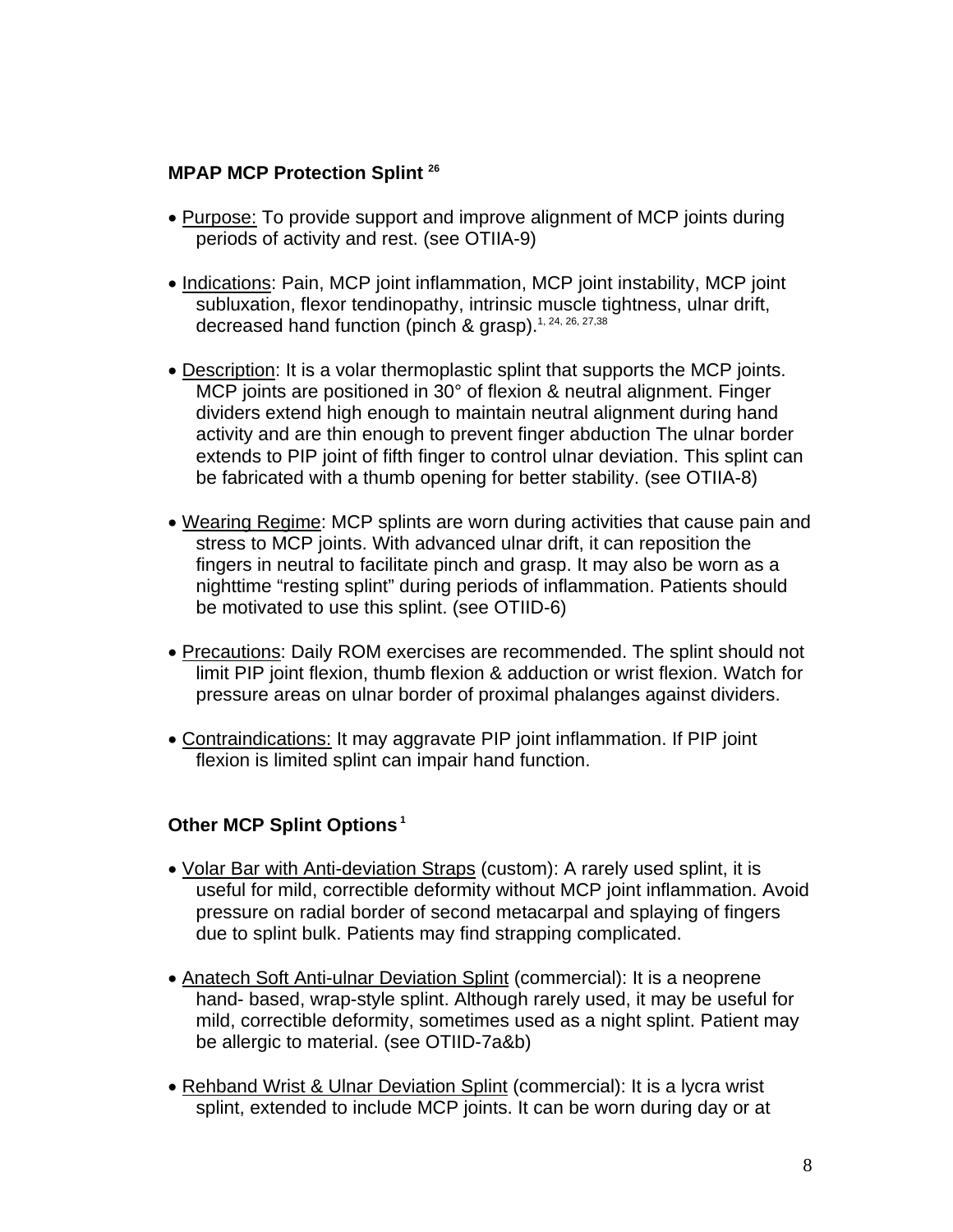night, for wrist & MCP joint inflammation, pain, and early MCP joint laxity. Also useful when MCP joints cannot be corrected without wrist stabilization. It may be difficult to put on and can cause pressure in web space. It is not useful for severe ulnar drift.

• Oval 8 Polycentric Hinged Splint (commercial): A dorsal- based plastic splint, hinged at MCP joint to allow free MCP joint range. Open palm enhances grasp and sensation. Bendable stays position fingers in neutral. Useful for mild to moderate deviation.

### **Exercise Splint** <sup>19</sup>

- Purpose: To block MCP joint flexion in order to facilitate stretching the intrinsic muscles.
- Indications: MCP joint inflammation, intrinsic tightness
- Description: It is a hand- based splint that maintains MCP joint in full extension or hyperextension.
- Wearing Regime*:* To be worn for exercise only*.* With the MCP joints held in extension by the splint, ask patient to flex DIP and PIP joints. Hold stretch for 10 –30 seconds,  $3 - 4$  reps,  $2 - 3$  times per week or daily if possible. <sup>33</sup>
- Precautions: Splint places dynamic traction on PIP joint in flexion so may aggravate PIP joint inflammation.
- Contraindications: It is not appropriate for subluxed MCP joints and should be discontinued if it increases MCP joint pain*.*

### **Joint Protection Techniques 1, 15, 28**

- Avoid stress on MCP joints by using both palms instead of fingers to grasp objects such as holding a tray or book.
- Avoid activities that use lateral pinch, such as turning a key or pulling a file. Try to use a "tip to tip" pinch instead.
- Avoid activities that move the fingers in an ulnar direction, such as turning a doorknob or a jar lid, or stirring with a wooden spoon. Try to use a radially directed movement instead.
- Avoid direct external pressure on MCP joints, such as pushing on MCP joints when getting up from a chair or resting chin on MCP joints.
- Avoid hand positions that hold the MCP joints in flexion and IP joints in extension such as holding a book or magazine.
- Avoid activities that increase pull of gravity on MCP joints such as holding a heavy coffee mug by the handle. Use both hands with an insulated mug.

**Note:** These recommendations are based on materials ranging from systematic reviews, published studies, expert opinion, reviews of clinical texts and the expertise of the physiotherapists and occupational therapists at the Mary Pack Arthritis Program.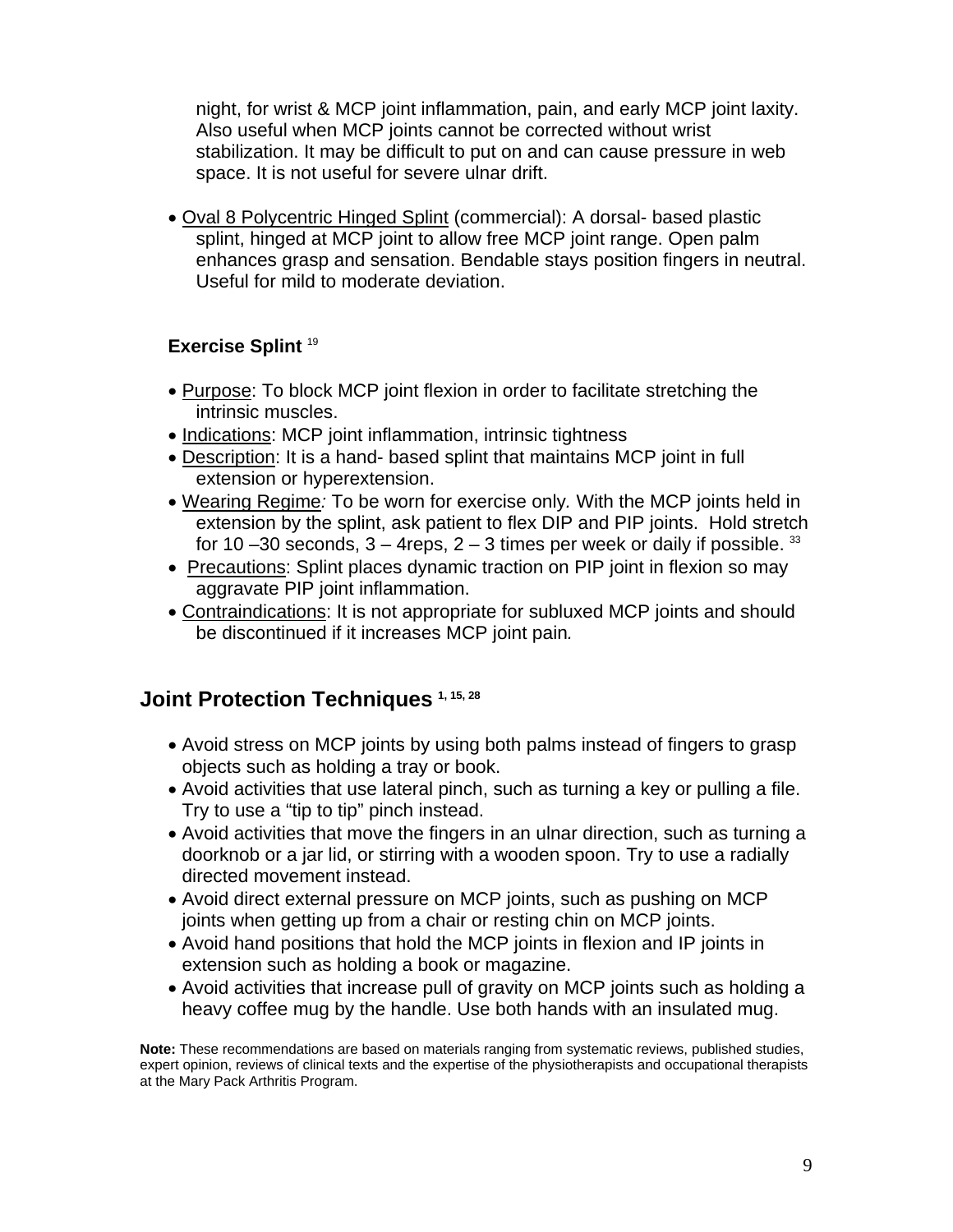#### **REFERENCES**

- 1. Bielefeld, T et al. The Unstable Metacarpophalangeal Joint in Rheumatoid Arthritis: Anatomy, Pathomechanics and Physical Rehabilitation Considerations. Journal of Orthopaedic and Sports Physical Therapy 2005;35- 8:502-520.
- 2. Flatt A. Ulnar Drift. Journal of Hand Therapy. 1996;Oct/Dec: 282-292.
- 3. Melvin JL. Rheumatic Disease in the Adult and Child: Occupational Therapy and Rehabilitation.  $3^{\text{rd}}$ ed. F.A. Davis Co:1989;284.
- 4. Klinkhoff A. et al. An Experiment in Reducing Interobserver Variability of the Examination for Joint Tenderness. Journal of Rheumatology 1988;5-3:492-494
- 5. Bombardier, C. et al. Illustrated Guide to a Standard Examination for Joint Tenderness and Swelling.1987
- 6. Adams, LS et al. Range of Motion: American Society of Hand Therapists (ASHT) Clinical Assessment Recommendations. 2<sup>nd</sup> Edition. Chicago: 1992.
- 7. Hoppenfeld, S. Physical Examination of the Spine and Extremities. Prentice-Hall:1976;88-91.
- 8. Melvin JL. Rheumatic Disease in the Adult and Child: Occupational Therapy and Rehabilitation. 3<sup>rd</sup>ed. F.A. Davis Co:1989;281-282.
- 9. Ruby LK (editor). Hand Clinics Rheumatoid Arthritis of the Hand and Wrist. 1996:12:501.
- 10. Magee DJ. Orthopedic Physical Assessment. 4thed. Saunders: 2002; 392-393.
- 11. Hoppenfeld, S. Physical Examination of the Spine and Extremities. Prentice-Hall:1976;101-102.
- 12. Melvin JL. Rheumatic Disease in the Adult and Child: Occupational Therapy and Rehabilitation. 3<sup>rd</sup>ed. F.A. Davis Co:1989;346-347.
- 13. Mackin EJ, Callahan AD, Skirven TM et al (editors). Rehabilitation of the Hand and Upper Extremity. 5th ed. Mosby: 2002;123-126.
- 14. Mackin EJ, Callahan AD, Skirven TM et al (editors). Rehabilitation of the Hand and Upper Extremity. 5th ed. Mosby: 2002;1573- 1575.
- 15 Melvin JL. Rheumatic Disease in the Adult and Child: Occupational Therapy and Rehabilitation. 3<sup>rd</sup>ed. F.A. Davis Co:1989;352-355.
- 16 Backman C et al. Arthritis Hand Function Test: Development of a Standardized Assessment Tool. Occupational Therapy Journal of Research 1991;11-4:245-256.
- 17 Ottawa Panel Evidence-Based Clinical Practice Guidelines for Electrotherapy and Thermotherapy Interventions in the Management of Rheumatoid Arthritis in Adults. Physical Therapy 2004;84-11:1016-1043.
- 18 O'Brien AV, Jones P, Mullis R et al. Conservative Hand Therapy Treatments in Rheumatoid Arthritis A Randomized Controlled Trial. Rheumatology 2006;45:577-583.
- 19 Harrell P. Biomechanics of the Hand. ARHP Audioconference: June 16, 2005.
- 20 Wehbe M. Tendon Guiding Exercises. Am JOT1987;41:3:164-167.
- 21 Michlovitz, S. Conservative Interventions for Carpal Tunnel Syndrome. J Orthop & Sports Phy Ther 2004; 34:10: 589-600.
- 22 Mary Pack Arthritis Program, Occupational Therapy Dept, OTIIA-7 Hand Resting Splint Protocol. 2004.
- 23 Steultjens E. et al. Occupational Therapy for Rheumatoid Arthritis: A Systematic Review. Arthritis & Rheumatism 2002;47-6:672-685.
- 24 Adams J et al. Static Orthoses in the Prevention of Hand Dysfunction in Rheumatoid Arthritis: A Review of the Literature. Musculoskeletal Care 2005:3-2;85-101.